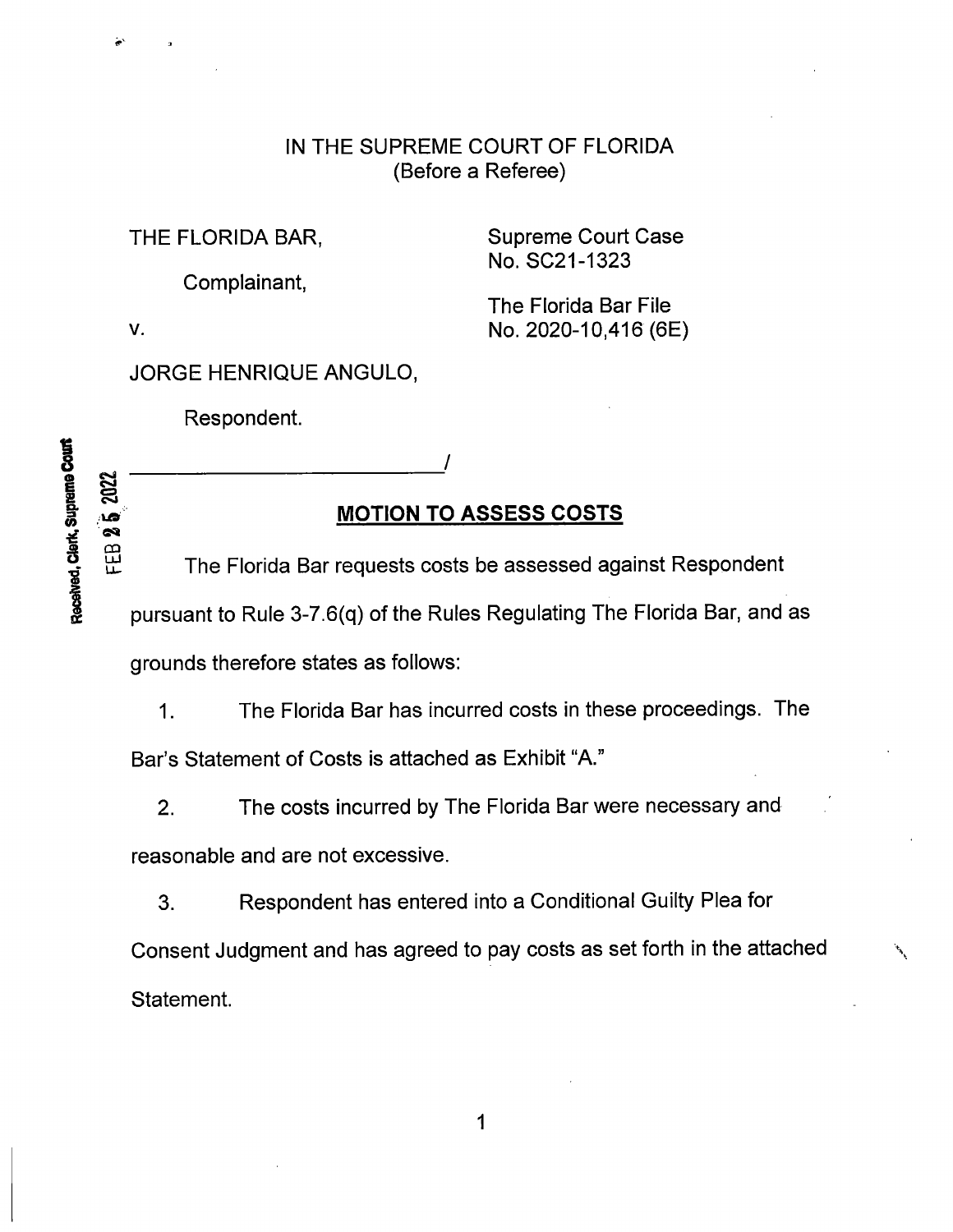WHEREFORE, The Florida Bar requests that costs in the amount of

\$1,792.00 be assessed against Respondent.

Respectfully submitted,

Kimberry Walbort

Kimberly Anne Walbolt, Bar Counsel The Florida Bar, Tampa Branch Office 2002 N. Lois Ave., Suite 300 Tampa, Florida 33607-2386 (813) 875-9821 Florida Bar No. 105593 kwalbolt@floridabar.org

## CERTIFICATE OF SERVICE

<sup>I</sup> certify that the foregoing Motion to Assess Costs has been furnished to The Honorable Jack Nathan Gutman, Referee, at 800 E. Twiggs Street, Suite 316, Tampa, FL 33602, via email to Judy Fields, Judicial Assistant, at judy.fields@fljud13.org; with copies to Jodi Anderson Thompson, Counsel for Respondent, 3637 S. Hesperides Street, Tampa, FL 336298, via email to jodi@,jodiathompsonlaw.com; and via email to Patricia Ann Toro Savitz, Staff Counsel, The Florida Bar, 651 E. Jefferson Street, Tallahassee, Florida 32399-2300 at psavitz@floridabar.org, on this 11<sup>th</sup> day of February, 2022.

Kimbery Walbort

Kimberly Anne Walbolt, Bar Counsel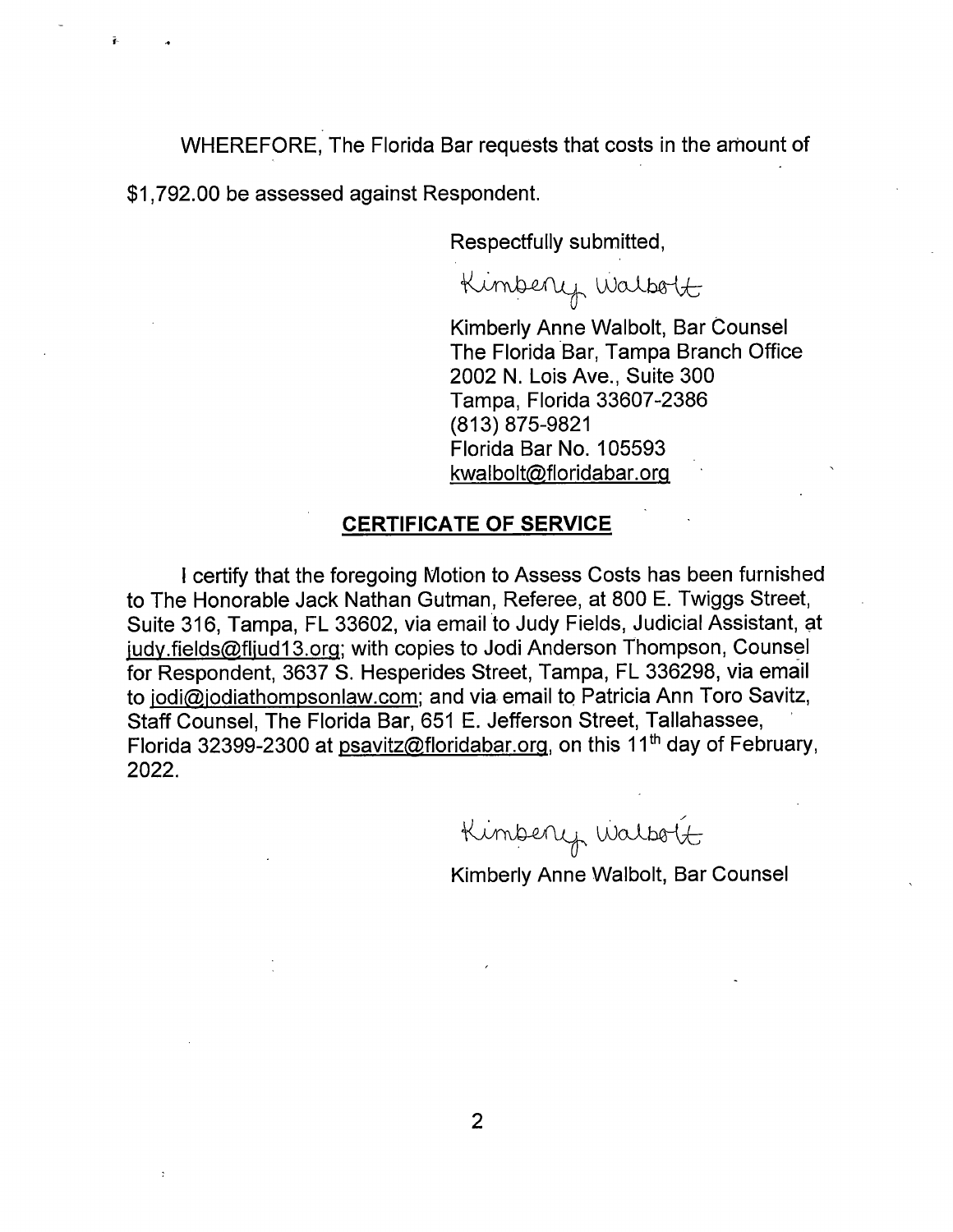## IN THE SUPREME COURT OF FLORIDA (Before a Referee)

THE FLORIDA BAR, Supreme Court Case No. SC21-1323

Complainant,

The Florida Bar File v. No. 2020-10,416 (6E)

 $\mathbf{C} = \mathbf{C} \times \mathbf{C}$  , and

JORGE HENRIQUE ANGULO,

Respondent.

STATEMENT OF COSTS

COMES NOW, The Florida Bar, and files this Statement of Costs

pursuant to Rule 3-7.6(q) of The Rules Regulating The Florida Bar:

Court Reporters' Fees \$513.00 Investigative Costs **\$29.00** Administrative Fee  $$1,250.00$ 

TOTAL \$1,792.00

Respectfully submitted,

Kimberry Walbolt

Kimberly Anne Walbolt, Bar Counsel The Florida Bar, Tampa Branch Office 2002 N. Lois Ave., Suite 300 Tampa, Florida 33607-2386 (813) 875-9821 Florida Bar No.: 105593 kwalbolt@floridabar.orq